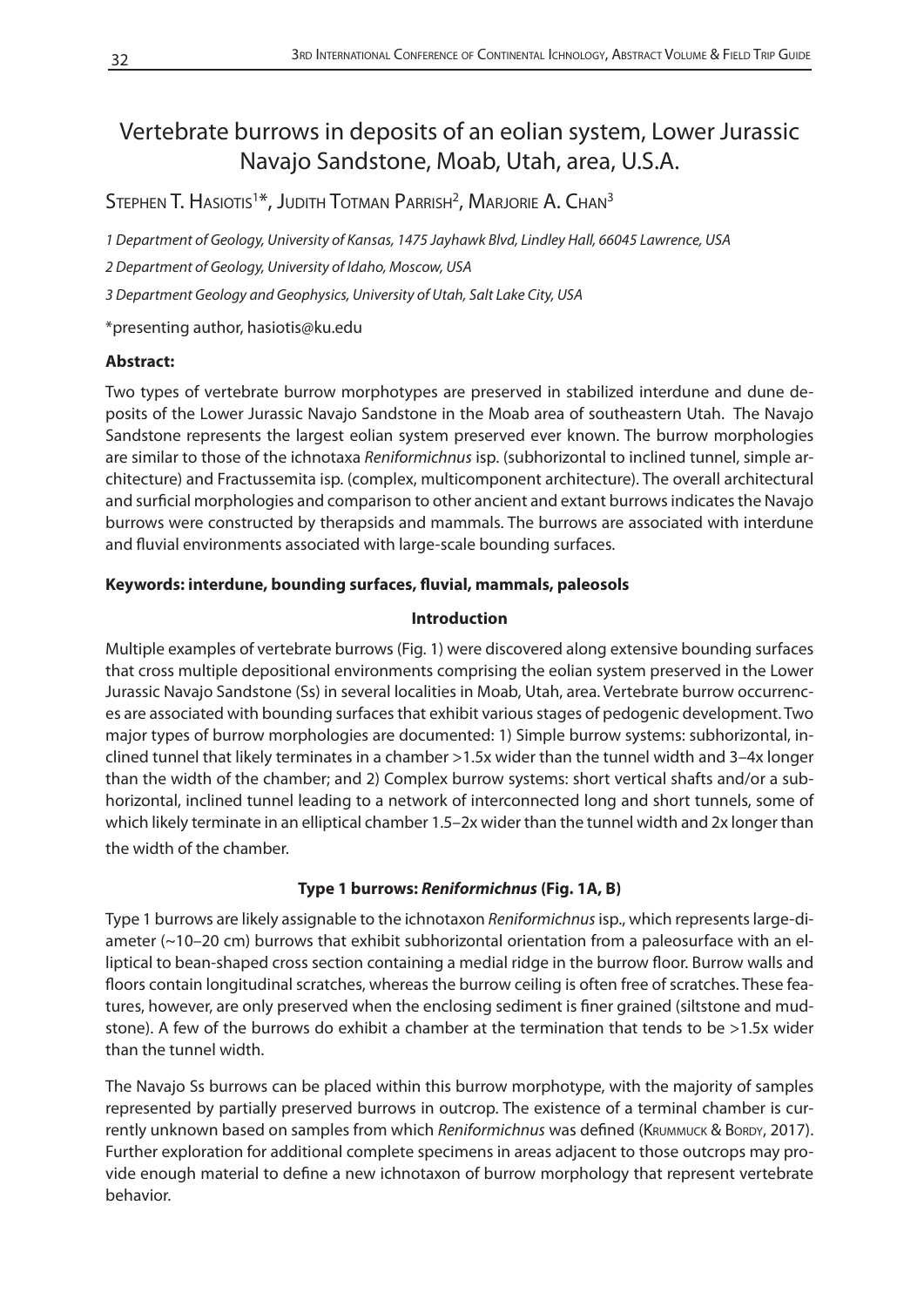

Fig. 1. Vertebrate burrows at a pedogenically modified complex surface, SFRA. Notebook 22 cm tall; lens cap 6.7 cm wide. A) Two examples of *Reniformichnus* isp. (arrows) in a moderately developed paleosol. B) Two closely occurring, different diameter *Reniformichnus* isp. (arrows) in a weakly developed paleosol; smaller burrow with medial ridge in the burrow floor; larger burrow with terminal chamber. C–D) Example of *Fractussemita* isp. (arrows) with multiple tunnels and chambers in a well-developed paleosol.

*Reniformichnus* in the Navajo Ss are interpreted to have been constructed by therapsids based on their elliptical, bean-shaped cross section. Similar burrow morphologies have been described from Triassic and Jurassic alluvial and fluvial floodplain deposits in Antarctica, Argentina, Poland, South Africa, and the United States (e.g., HASIOTIS et al. 2004; BORDY et al. 2011; TALANDA et al. 2011; KRAPOVICKAS et al. 2013). No body fossils have been found within any of those burrows, however, therapsid body fossils have been found in isolated terminal chambers in Antarctica (SIDOR et al. 2008). Burrows assigned to Reniformichnus were likely used as seasonal to semipermanent dwellings to escape temperature extremes, as well as to rear young (e.g., HASIOTIS et al. 2004; BORDY et al. 2011).

#### **Type 2 burrows:** *Fractussemita*

Type 2 burrows are likely assignable to a new ichnospecies of the ichnotaxon *Fractussemita* isp., which represents burrow systems composed of circular to subcircular, large-diameter (~10–20 cm) shafts (vertical orientation) and subhorizontal tunnels of low to high angle with respect to the paleosurface (Raisanen & Hasiotis, 2018). These burrow elements exhibit a variety of branching angles between 45–90° from the main tunnel and form an irregular boxwork pattern that extends several meters or more laterally in outcrop and to a depth of ~1 m. The *Fractussemita* isp. in SFRA exhibit a similar range in branching angles, but also exhibit one or more chambers associated with the burrow complex that are 1.5–2x wider than the tunnel diameter and ~2x longer than the width of the chamber. The SFRA burrows also tend to have larger diameter tunnels and shafts, do exhibit the irregular boxwork system, do not appear to contain the medial ridge on the burrow floor. They do exhibit a burrow system in which tunnels and shafts of different diameters are connected to a main subhorizontal tunnel.

*Fractussemita* are interpreted to have been constructed likely by mammals that exhibited some degree of social behavior, based on the complexity of the burrow system as well as the circular to subcircular diameter of the burrows. Similar burrow morphologies have been described from late